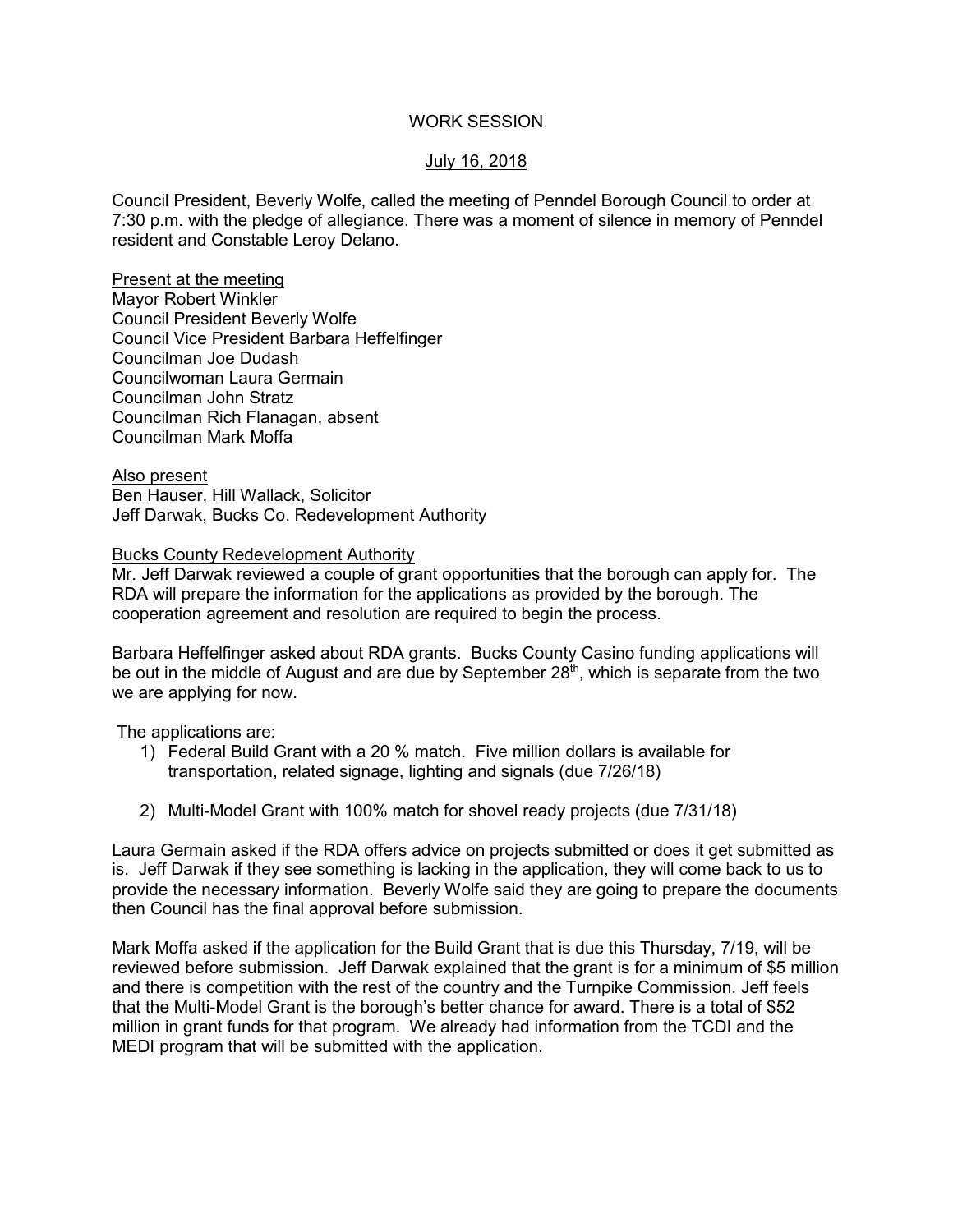Laura Germain asked if it is worth the effort if there is a good chance this will not be approved. Jeff Darwak responded that there won't be any cost to the borough for the services. Administrative and implementation fees will not be charged until the grant is awarded.

Barbara Heffelfinger asked if there is a completion date for the projects if the grant is awarded. Jeff Darwak responded that the Build Grant project completion date is 2025. He is not sure about the Multi Model funds but they are looking for shovel ready projects. Typically grant contracts are for three years from the date it is awarded.

Mark Moffa asked what projects are we submitting that costs \$5 million dollars. Jeff responded that modernization of the intersection at Durham Road and Bellevue Avenue and that vicinity will greatly benefit the community.

John Stratz asked if there will be storm water management included in this project. Jeff said that both programs are broad regarding transportation improvements: roadway work, sidewalks, curbs, storm water, signalization equipment, facilities, bus shelters, bus stops, and signage.

MOTION BY JOHN STRATZ TO ADOPT RESOLUTION #2018-17 AUTHORIZING SUBMISSION OF A GRANT APPLICATION TO THE BUCKS COUNTY REDEVELOPMENT AUTHORITY. SECONDED BY BARBARA HEFFELFINGER. All ayes, motion carried.

MOTION BY JOHN STRATZ TO APPROVE AND SIGN THE COOPERATION AGREEMENT WITH THE BUCKS COUNTY REDEVELOPMENT AUTHORITY FOR GRANT FUNDING APPLICATION. SECONDED BY BARBARA HEFFELFINGER. All ayes, motion carried.

#### Announcements

The deadline for the return of the business surveys for the Revitalization Task Force Committee is July  $20<sup>th</sup>$ . There will be another meeting of the committee soon to review the results.

There will be a collection for anyone that would like to contribute to sending flowers to Leroy Delano's funeral.

#### Motion Items

MOTION BY BARBARA HEFFELFINGER TO PAY STATE WORKERS' INSURANCE FUND INVOICE DATED JUNE 29, 2018 IN THE AMOUNT OF \$2,737.00 FOR THE FIRE DEPARTMENT WORKERS' COMPENSATION INSTALLMENT. SECONDED BY LAURA GERMAIN. All ayes, motion carried.

MOTION BY BARBARA HEFFELFINGER TO PAY PECO INVOICE DATED 7/9/18 IN THE AMOUNT OF \$1,750.94 FOR STREET LIGHTING. SECONDED BY JOHN STRATZ. All ayes, motion carried.

MOTION BY MARK MOFFA TO PAY PECO INVOICES DATED 7/10/18 IN THE AMOUNTS OF \$42.77 FOR 300 BELLEVUE AVENUE GAS SERVICE, \$28.73 FOR RECREATION FIELD ELECTRIC, AND \$67.46 FOR TRAFFIC LIGHTING. SECONDED BY JOE DUDASH. All ayes, motion carried.

#### President's Report

They continue to work on the question about the sewer lateral inspections and the PennDot/concrete repair work on Lincoln Hwy. mentioned at the last meeting.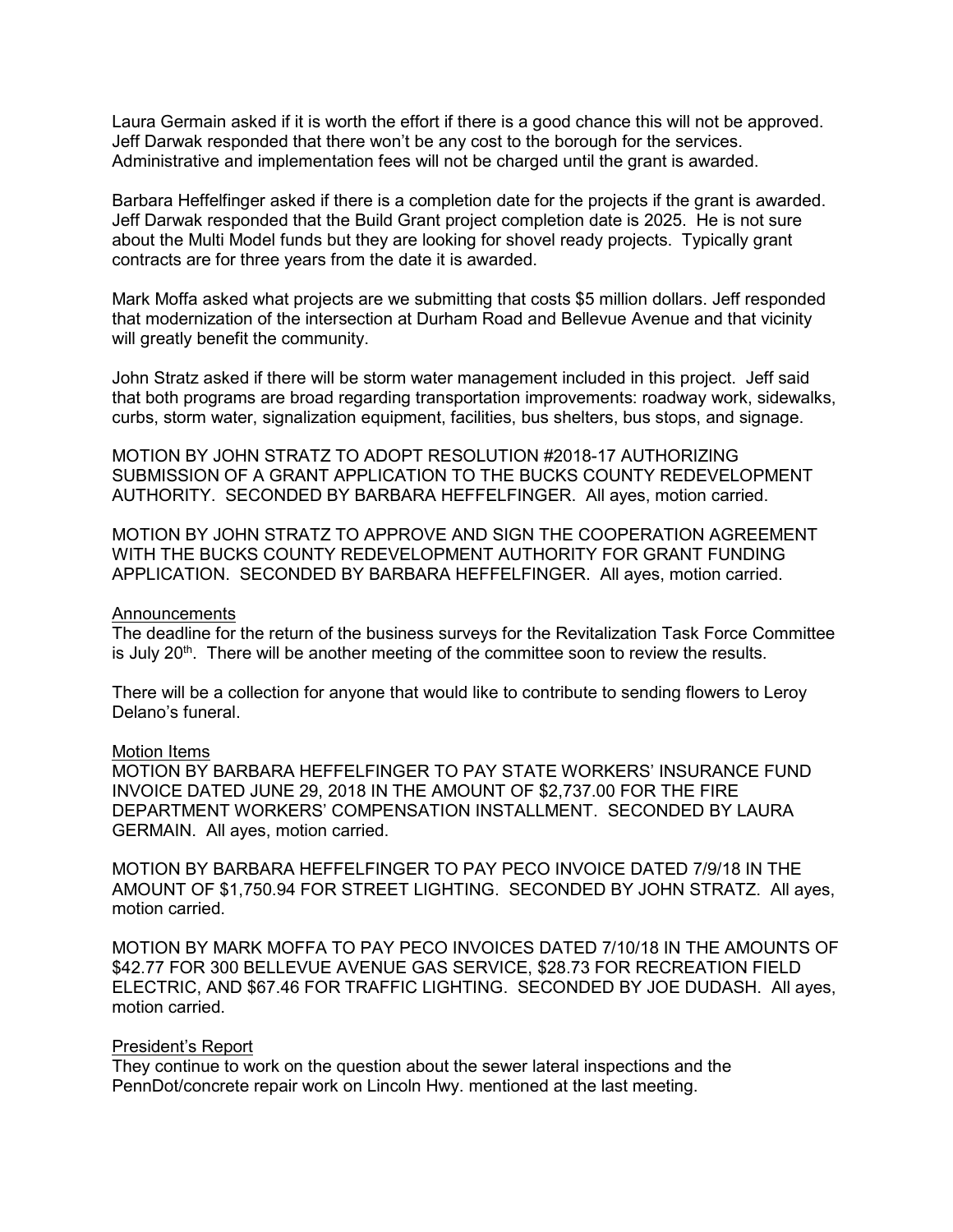# Mayor's Report

PennDot is going to review what signage and striping they can install at the school crossing on Hulmeville Avenue. They applied for a grant for a speed signal. The Hulmeville Avenue bridge project will be put out for bid in 2018 and the project is going to start in the spring of 2019. The culvert on Hulmeville Avenue at the intersection with Lincoln Hwy. is on their calendar for 2020. This will correct the turning radius.

# Solicitor's Report

There was an executive session at approximately 15 minutes in length at the end of the July 2<sup>nd</sup> meeting to discuss a personnel matter, specifically an unemployment compensation claim. All of Council, the Mayor, and Solicitors Ben Hauser and Dave Truelove attended with the exception of Mark Moffa. Ben Hauser recommends Council consider a motion to ratify the decision made at that meeting.

MOTION BY BEVERLY WOLFE TO RATIFY A DECISION TO DEFEND THE UNEMPLOYMENT COMPENSATION CLAIM FOR A PART-TIME EMPLOYEE AND REQUEST FOR RELIEF OF CHARGES. SECONDED BY JOE DUDASH. The vote was 5 ayes, 0 nos, 1 abstention (Mark Moffa). Motion carried.

# Committee Reports

# *Public Safety (Joe Dudash):*

The first meeting was held with the part-time police officers to discuss negotiation and the next one is scheduled for July 28, 2018.

# *Building & Maintenance (Joe Dudash/John Stratz):*

Roof at borough hall is in bad shape. Estimates are due by the end of this week. There are two contractors that will temporarily patch it due to budget constraints. He thanked everyone for the referrals received.

We are accepting applications for the part-time maintenance position until Friday July 20th. Interviews will be scheduled.

The Health Department sprayed Taddei Woods for mosquitos. There was no cost to the borough except the removal of a tree so they could access the property. Bats are starting to come around. John Stratz did some cleaning out the entrance at Taddei Woods but is unable to get a bush hog in there. We can rent a lawn mower for \$27.00 for four hours at Home Depot or a stick-like tool for \$32.00 for four hours.

The tree tenders classes have been advertised in the newspaper and on the borough website. Certifications will be given out to attendees. This will benefit the borough with obtaining grants. You can purchase a tree at a discounted rate and the tree tenders will plant them. The meetings are going to be held on 9/25, 10/2 and 10/9.

#### *Refuse (Joe Dudash):*

A council member mentioned just throwing recycling waste out with the regular trash. Mr. Dudash said please do not throw it out until we are under a new contract and possibly have new guidelines. Continue to dispose of recyclable trash as you have been.

Council still needs to consider approving or disapproving the Municipal Waste Management Plan by August  $25<sup>th</sup>$ . He suggests we approve it. Bev Wolfe noted we can address it at the next work session.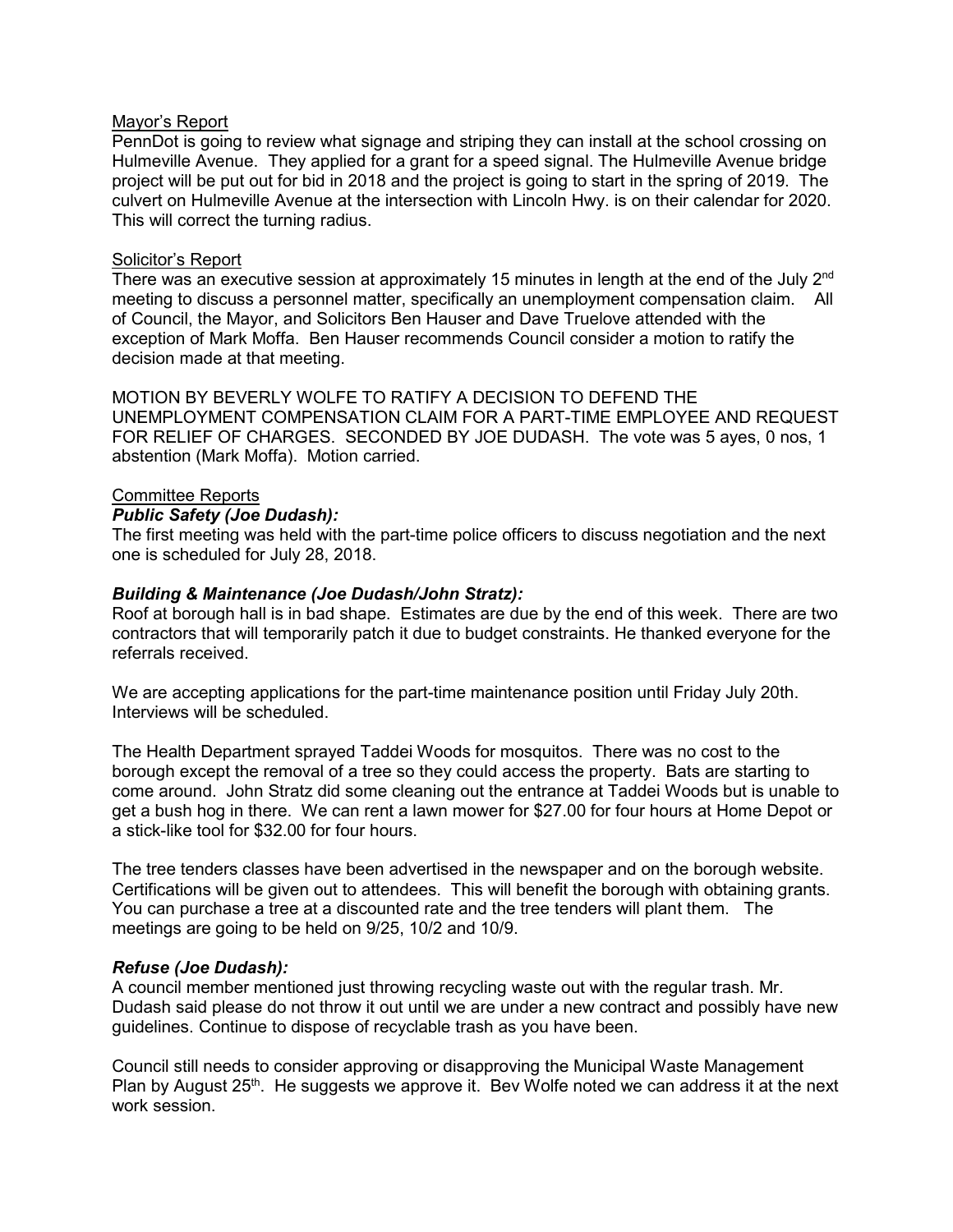# *Recreation Board (Laura Germain):*

The recreation board is meeting on Thursday, July 19th.

### *Community Relations (Laura Germain):*

The first Play Date was held at the recreation field and was very successful and well received. Twenty children were there. Parents reached out to Laura and said they were happy that Penndel is having activities for the kids and that we are planning to have more events for them.

To address liability issues, our attorney urged all to get the necessary clearances to work with children. She is going to send a link to Council to go in and apply for the clearances. There is going to be another Play Date on July 20<sup>th</sup> at 10:00 a.m. at the recreation field. They will be making family trees and playing games. Laura Germain is working on Penndel's Got Talent for the month of August. The committee has decided to wait until next year to show a movie when funds are available instead of showing a movie in the public domain that people probably won't be interested in.

#### *Sewer (John Stratz):*

Committee met last week with the engineer and discussed the Corrective Action Plan. The engineer will forward it to the DEP, which is Step 1 of the Act 537 approval.

# *Streets (John Stratz):*

Committee discussed the Regional Streetlight Procurement Program. DVRPC is offering this program to all of Bucks County. They are doing all of the work for \$5,000.00. They will bid out the project and get one master planner to inventory all borough lighting (street lights, traffic lights, rec. field lights), categorize them and decide what kind of LED lighting will work best for us. Borough Engineer said we will recoup our cost within 5 years. It costs \$200 to retrofit and put in LED cobra head lights. It has cost the borough \$149.00 to repair the old lights we currently have. After Council has a chance to review the information, we can talk about it at the next work session. Bev will scan the information and send to Council.

#### *Ordinance (Mark Moffa):*

Mr. Moffa has been working with the solicitor's office reviewing what other towns have done regarding bamboo policies, group homes and medical marijuana policies. They have some recommendations to review at the next meeting and will discuss how to direct the solicitor to proceed if Council desires.

#### *Finance & Insurance (Mark Moffa/Barbara Heffelfinger):*

Received all insurance information on borough insurance policies. Will be reviewing and consulting with the solicitor.

Budget time is getting close. Barbara Heffelfinger sent out an email to Council requesting all committees to put together their wish lists for 2019 and have them itemized for submission by the first week in September to go into the budget book. Mrs. Heffelfinger will meet with the secretary and have budget dates out by the last week of August. The budget meetings will start the first week of September.

The committee is going to schedule a committee meeting soon. The DCED will be coming down to review the budget process in August. Please give Barbara Heffelfinger dates of availability to schedule the meeting.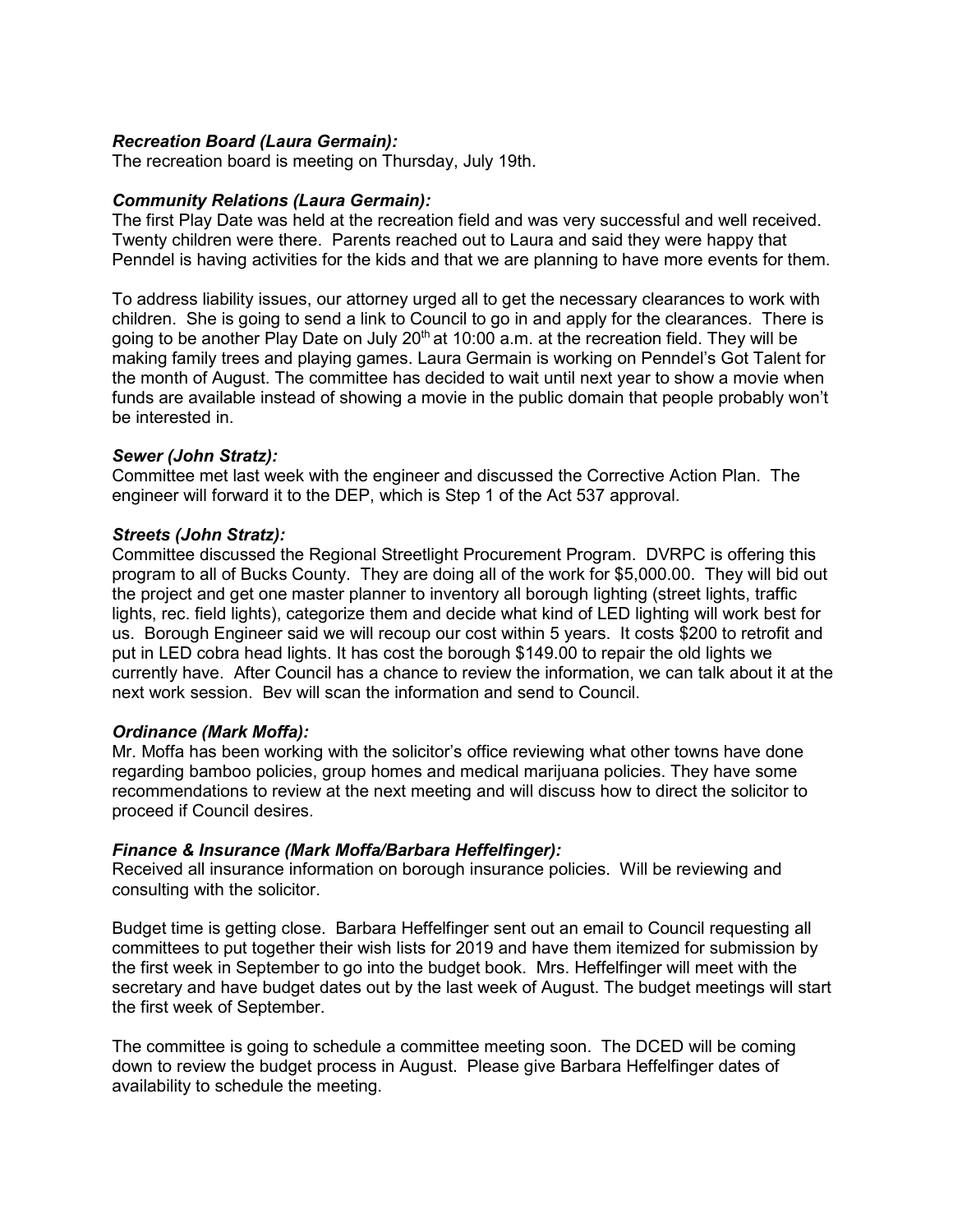#### New Business

MOTION BY JOE DUDASH TO APPROVE THE ADVERTISEMENT FOR THE MAINTENANCE POSITION AT THE COST OF \$376.32. SECONDED BY MARK MOFFA. All ayes, motion carried.

MOTION BY BARBARA HEFFELFINGER TO ADOPT RESOLUTION #2018-18 DISSOLVING THE FINANCE AND LONG RANGE PLANNING COMMITTEE. SECONDED BY JOHN STRATZ.

Barbara Heffelfinger discussed this with Chairman Gary Nickerson, who agrees to dissolve the committee. There haven't been any reports, recommendations or minutes for years. There haven't been any meetings and no one wants to attend.

Mark Moffa asked if there is a reason why we are dissolving this committee as opposed to cleaning up all committees and what the original purpose of the committee was. Beverly Wolfe explained that there are other inactive committees. The purpose of the committee was to look at outside funds available to the borough. Mrs. Wolfe read the following from the resolution creating the committee in 2007: "study, analyze and provide recommendations on issues of financial and long range planning importance in the borough."

Mike Smith, 127 DeHaven Avenue, the committee was set up when a land value tax was considered by Council. Dan Cahill said that there was a lot of opposition because it would cost the businesses a lot of money. Mark Moffa asked if anyone told the committee what they need to do and believes Council needs to give them direction. Mrs. Wolfe requested meeting minutes and information repeatedly from the committee with no response. Mr. Smith asked if it was an attendance matter; members cannot make the meetings. If members of the committee become unresponsive, can Council remove them at any time? Ben Hauser said that it can be done by a resolution by Council.

Steve Lowe asked what committee of Council would look into an earned income tax. Bev Wolfe responded that it would be the finance committee. Council has all of the information readily available regarding that.

Mr. Moffa said he would volunteer to look at all of the committees and reevaluate and reassign tasks as needed. If the borough considers an EIT in the future, this committee could review it. He doesn't think this is a committee that the borough should dissolve.

Joe Dudash asked how many committees the borough has that aren't active. Beverly Wolfe responded, they are the blighted property review board, the environmental advisory council, and the finance and long range planning committee. He also asked if Council was considering an earned income tax in the future, who would research it. Mark Moffa said he thinks it would fall under the long range planning committee. The finance committee deals with the day to day borough finances. Beverly Wolfe said that she believes that the finance committee also needs to look ahead and plan for the future. Mr. Moffa said there is value in having a resident committee in an advisory capacity that hasn't in years but could be revised. Council will need to see if there is currently a purpose, identify the purpose and what the objective would be. Mrs. Wolfe read from the resolution that states the finance chair, residents and community leaders appointed by the borough council, which means we have to find residents to do this. The finance chairman is required to be on the committee along with four residents and/or community leaders appointed.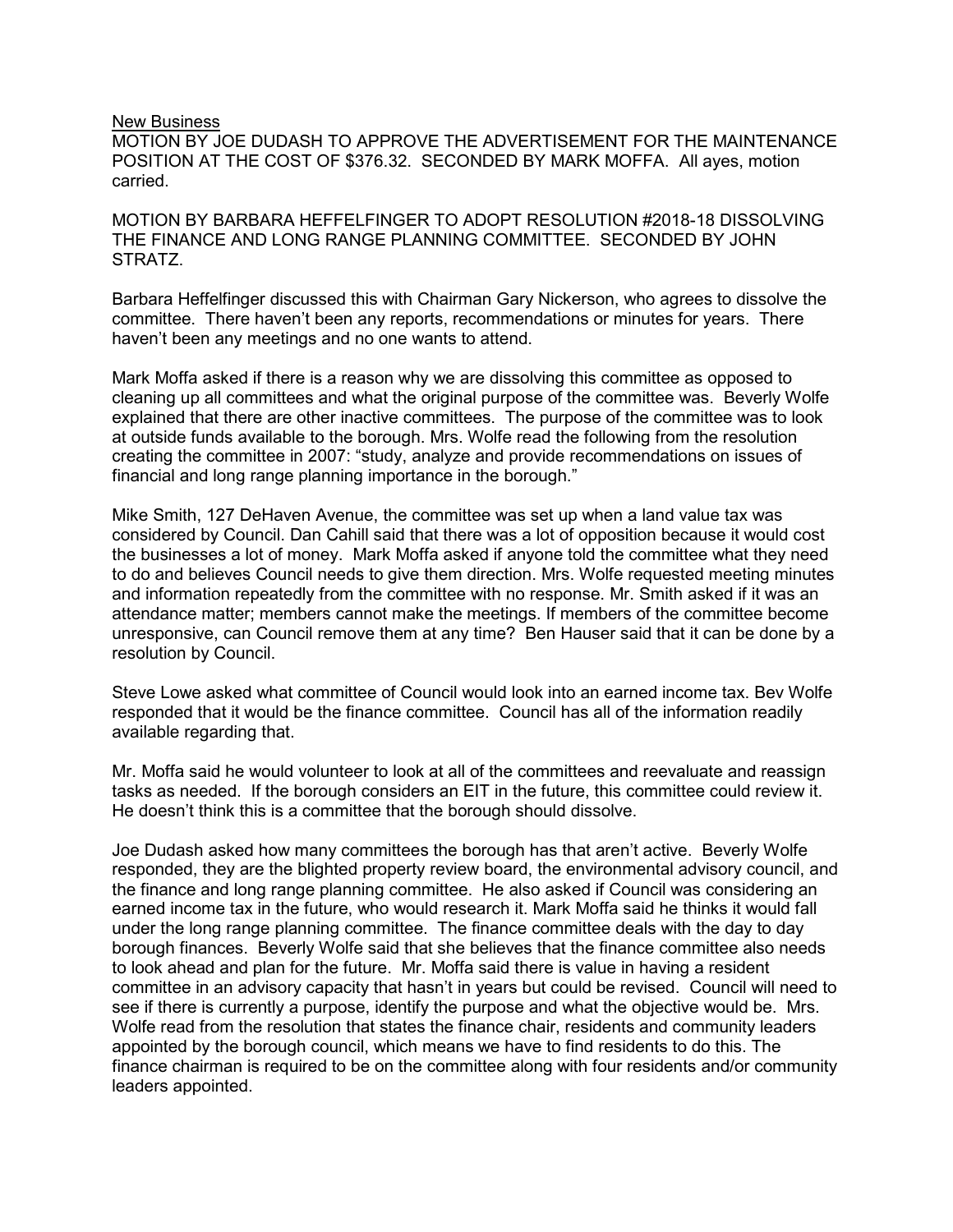MOTION BY BEVERLY WOLFE TO TABLE THE MOTION TO ADOPT RESOLUTION #2018- 18 DISSOLVING THE FINANCE AND LONG RANGE PLANNING COMMITTEE. SECONDED BY LAURA GERMAIN. The vote was 5 ayes, 1 no (Barbara Heffelfinger). Motion carried.

Beverly Wolfe told the finance committee they will be responsible for looking into how to proceed with the Finance and Long Range Planning Committee. Barbara Heffelfinger said Mark Moffa can take care of this matter.

### Public Comment

*Pat Dicken, 35 Oak Avenue,* asked John Stratz what they are planning to do in Taddei Woods with a machine.

John Stratz responded that he isn't planning on going into the woods. They need to access the Washington Avenue entrance to get into the property. The DEP has given them permission to mulch the trail. He would like to put in a floating walkway of wood and make it an actual nature center like they have at Silver Lake Nature Center. Mrs. Wolfe said the representative at the DEP likes their ideas and has given us permission to take power equipment in there to remove the tractor that was dumped in there. After it is removed, they are going to have him tour the woods then discuss Council's ideas. In the past the DEP has not allowed Council to do anything on the property. The representative they are working with now is more reasonable and understands that Council wants to do something with the property and not keep it in the condition it is in now.

Mrs. Dicken mentioned the ditch at the end of Spring Street. She said during the last heavy rain we had, the water backed up in the ditch and was running onto her property. Nothing has been done since the borough maintenance men left.

Beverly Wolfe said that the borough is trying to attain funds to remove some of the dead trees that were decimated by the emerald ash borer because it is a public safety issue. There are hundreds of trees in there that are dead. Council will take a look at the ditch situation that Mrs. Dicken mentioned and see if there is anything they can do.

*Mike Smith, 127 DeHaven Avenue,* asked if Council received any information on the sewer grant. Beverly Wolfe responded that it won't be awarded until the fall.

He asked if there is anything new on the driveway paving project at Mill Creek Apartments. Beverly Wolfe said that the borough engineer had information for him at the last meeting and she will provide him with the information.

He also asked if the laterals were videotaped when Cairn University sold the apartments to Mill Creek Apartments. Mrs. Wolfe said she doesn't know if the ordinance was in place at that time.

*Amanda Mieluch, 16 Oak Avenue*, asked about the status of Wawa. Mrs. Wolfe responded that we should know something within the next couple of days whether they are coming and will inform them when that happens. Amanda said there are projects that need to be done if they aren't going to continue with the project.

Beverly Wolfe said there is infrastructure work and the multi-model work that needs to be done. If Wawa doesn't proceed, something else will come along eventually, possibly better. She said she never believed that Wawa was going to be the borough's savior as other Council members thought when they first came to the borough.